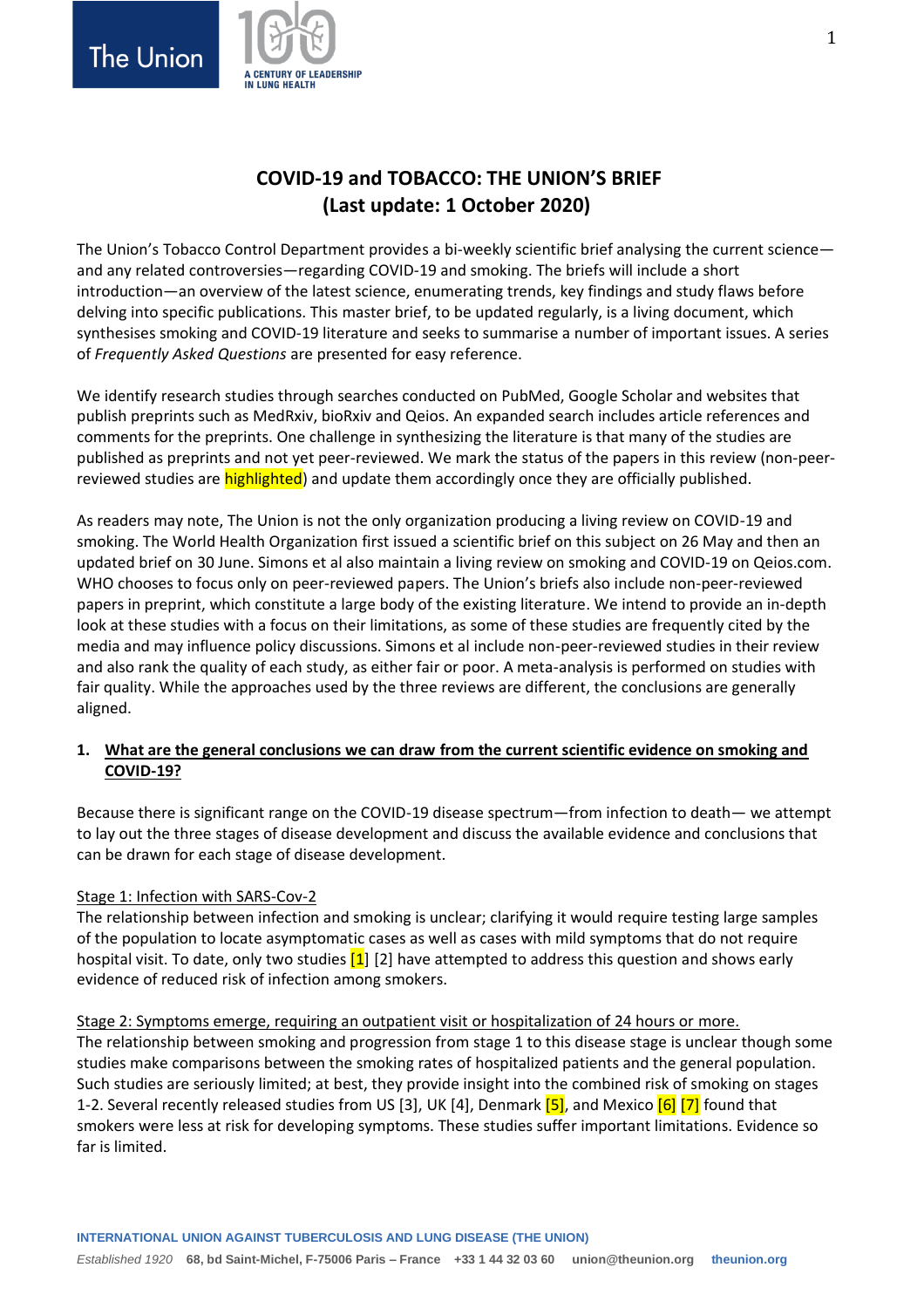

Stage 3: Disease progression becomes so advanced it requires ICU admission or mechanical ventilation or results in death.

Most studies so far show a significant association between smoking and progression to this advanced disease stage, but further research is needed.

#### **2. Is smoking associated with lower risk of SARS-Cov-2 infection?**

To date, only two studies have attempted to examine the relationship between smoking and SARS-Cov-2 infection. The first is a non-peer-reviewed case-control study from Israel [\[1\]](#page-6-0) that compares over 4,000 positive COVID-19 cases with matched negative cases (controls) from the patient pool of a major healthcare provider covering more than a quarter of the country's 9 million population. The study found that both current smokers and former smokers were at significantly lower risk than non-smokers for SARS-Cov-2 infection. In addition, the smoking rate (9.8%) among positive patients was lower than the 18% national smoking prevalence. The study also did not find a significant relationship between smoking and severe disease progression.

The study has several strengths: it relies on medical records from the pre-pandemic time; its analysis incorporates many patients who were asymptomatic or had light symptoms; and it compares positive patients to negative patients (the majority of previous studies examine smoking rate among positive patients against the general population). The study does need to clarify the criteria used for COVID-19 testing, i.e. to what extent the people tested represent the infection distribution in the general population. Overall, the design of Israel et al is probably the most robust so far among all studies attempting to address the link between smoking and SARS-Cov-2 infection.

The second study is from Kuwait. Almazeedi et al. [\[2\]](#page-6-1) used electronic medical records to analyse the clinical characteristics of 1,096 COVID-19 patients from a large hospital. The smoking rate in the sample is 4%, much lower than the general population. Because patients were part of a government-led mass screening effort, the study captured both symptomatic and asymptomatic cases; its ability to include cases from the general population makes it more representative than many studies drawing from a single source. Because tobacco use is not the sole focus of the analysis, smoking is not clearly defined. Question remains as to if former smokers are classified as non-smokers and if water pipe, cigarette, and bidi users are all defined as smokers.

Given the scarcity of evidence at this stage, no conclusion can be drawn about the association between smoking and risk of SARS-Cov-2 infection.

#### **3. Are smokers less likely to get sick from COVID-19?**

The best evidence to address this question comes from several recent studies comparing COVID-19 positive cases with negative cases. The Veterans Affairs Hospital in the US did an analysis [\[3\]](#page-6-2) on 3,789 patients tested for COVID-19 and found that smokers were half as likely to be positive than non-smokers and former smokers combined. It is likely that most if not all the patients tested for COVID-19 already presented with symptoms. A caveat with the interpretation of the finding is that all the sample patients are over 54 years old, with 37% between 70-75.

Similarly, a sentinel network from the UK [\[4\]](#page-6-3) conducted 3,802 COVID-19 tests and found smokers were half as likely to test positive than non-smokers. The patients tested all had symptoms of influenza or respiratory infections. Another study from the UK [\[4\]](#page-6-3) with a sample size of 2.4 million found smokers to be more likely to self-report COVID-19 symptoms. Interestingly, among a subset of the sample tested for COVID-19, smokers were less likely to test positive.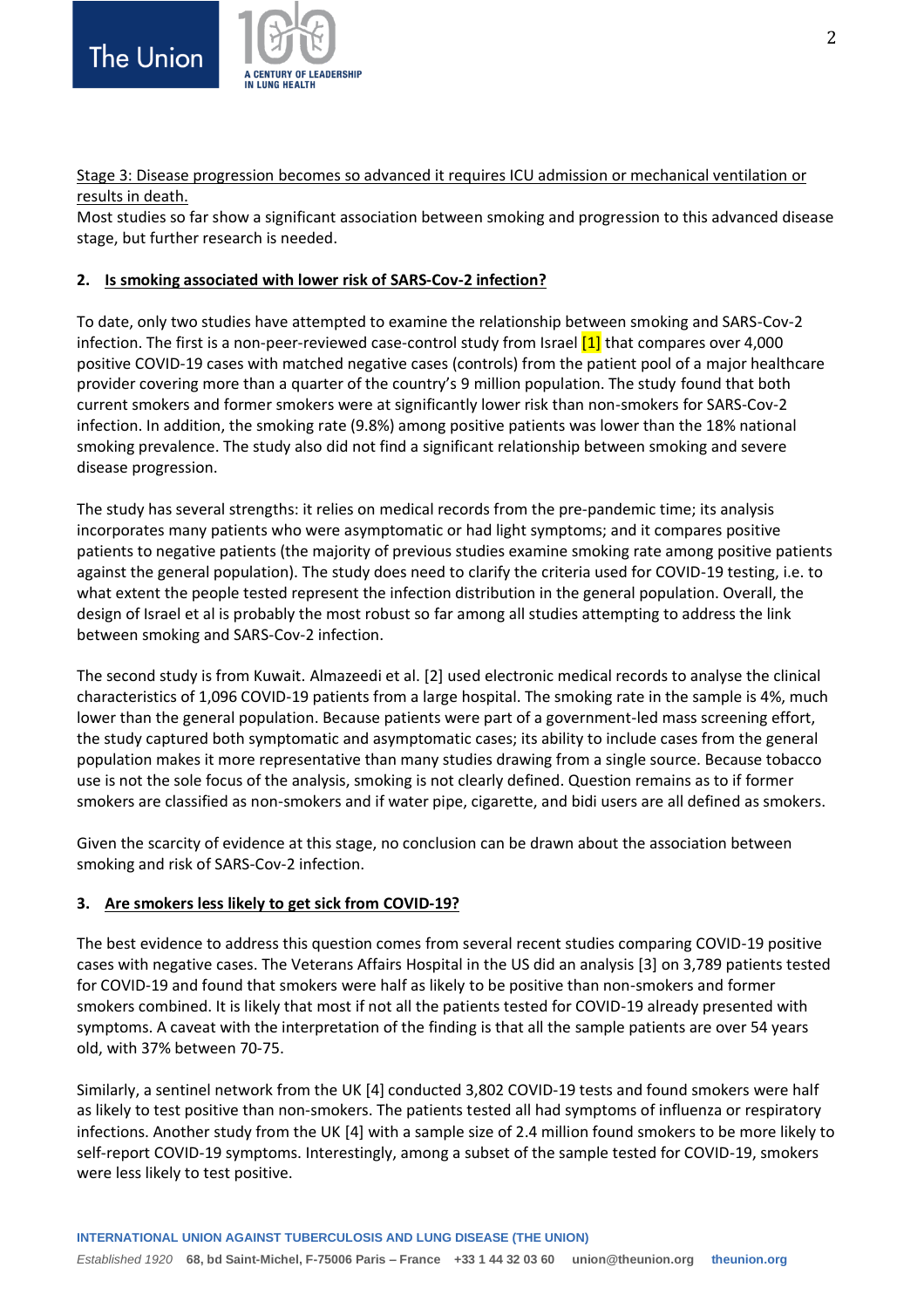



The study [\[5\]](#page-6-4) by Eugen-Olsen et al. evaluated 407 patients in Denmark presenting with COVID-19 symptoms and found a notable difference in smoking rates between those testing positive for the virus (7.1 % current smokers) and those who were negative (27% current smokers). It's important to be aware that the analysis did not control for age and other covariates. The sample is small and likely not representative of the general population.

The MOH in Mexico made a COVID-19 database available in April. The database consists of patients reported from 475 viral respiratory disease monitoring units from around the country. Six studies  $[6-11]$ —none were peer reviewed—used the database for analysis. Two of the six studies  $[6, 11]$  $[6, 11]$  performed robust analysis on smoking, both of which determined that smokers were less likely to test positive for COVID-19, and neither found that smokers were more likely to require hospitalization.

There are significant limitations with the database. It did not report information on past smokers, who were likely recorded as "non-smokers." It is unclear how this misclassification may have biased the findings. In addition, because it does not include asymptomatic COVID-19 cases, the database cannot —as Beruman et al. mistakenly use it—be used to estimate infection risk. Instead, the risk estimated is a combination of infection and development of symptoms. Because database inclusion was restricted to patients with respiratory symptoms, patients testing negative for COVID-19 may have higher smoking rates than the general population they come from, thereby biasing the results away from being null. Finally, both COVID-19 positive and negative patients have much lower smoking rates than the general population in Mexico, suggesting systemic under-reporting of smoking on hospital records might be present.

The main advantage with the studies above from US, UK, Denmark, and Mexico is that they all include both positive and negative patients and the studies compare the two groups for risk of smoking. Because we can assume that there was equal potential for bias to misclassify smokers among both positive and negative cases, these studies provide supportive evidence for the hypothesis that smoking is less prevalent among confirmed COVID-19 cases.

Studies that measure smoking rates among positive cases against the general population are weaker, providing less evidence to justify that smokers are at lower risk of COVID-19. Such studies—across China, Asia, the US, and Europe—have found lower smoking rates among hospitalized patients than the general population. For instance, three studies from NYC [\[12-14\]](#page-7-2) revealed a lower smoking rate of around 5% among COVID-19 patients, compared to 11% in the general population in NYC. The smoking rates among COVID-19 patients in the Chinese studies are generally lower than 15%, as compared to the 30% prevalence among the corresponding age group in the general population [\[15,](#page-7-3) [16\]](#page-7-4). Similar findings have also been reported from UK [\[17\]](#page-7-5), Switzerland [\[18\]](#page-7-6) and Italy [\[6\]](#page-6-5). On the other hand, several recent studies from Canada [\[19\]](#page-7-7), UK [\[20\]](#page-7-8), Iran [\[21\]](#page-7-9), and NYC [\[22\]](#page-7-10) [\[23\]](#page-7-11) show smoking rates among COVID-19 patients comparable to or higher than the general population. A general limitation of these research studies that only analyze positive cases is that the studied hospital patients may not represent the general population, thus making the smoking rates comparison problematic. The CDC study published in MMWR noted, as one of its limitations, that only 5.8% of the COVID-19 patient records were complete with patient information, including underlying conditions and smoking history [\[24\]](#page-7-12). The study from a hospital in France, as another example, is based in a region that also has a lower smoking rate than France's national average [\[25\]](#page-7-13). In addition, it is speculated that smokers may conceal their tobacco consumption if they fear that hospitals would not provide resources to patients deemed to have low survival rates.

Several reviews [\[26-28\]](#page-8-0) attempted to analyse the evidence and propose hypotheses to shed light on this phenomenon. All noted the early stage of research and pointed out the many limitations the studies suffer,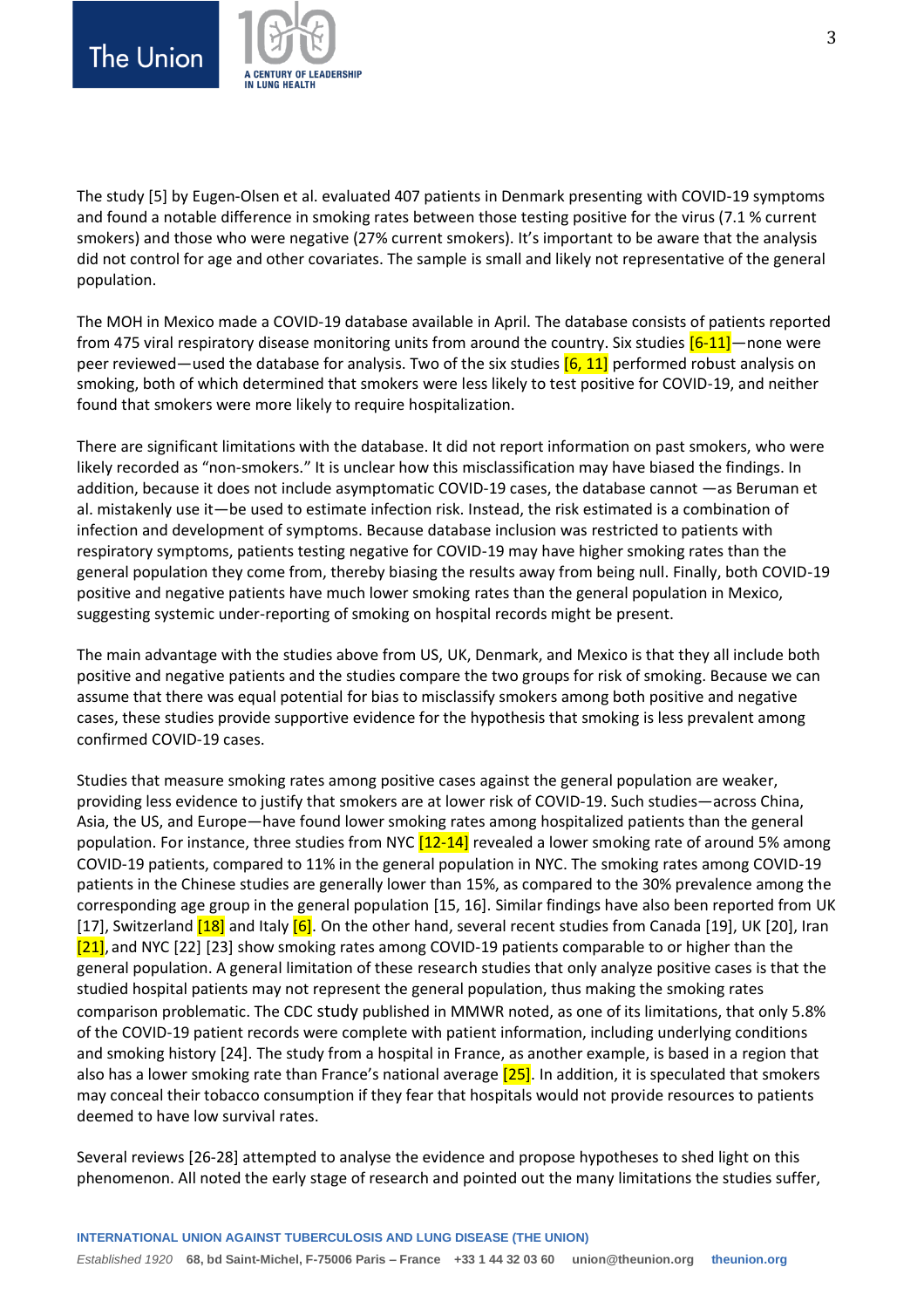



most noteworthy of which is the potential of underreporting of smoking history among COVID-19 patients [\[29\]](#page-8-1). Many of the available studies are from China, where there is possible underreporting and misreporting of smoking status among COVID-19 patients. According to GATS China (2018), only 58.3% of smokers who visited a healthcare provider during the past 12 months said they were asked about their smoking history. When hospitals are overwhelmed, as during the COVID-19 outbreak, it is likely that smoking history might not be recorded during admission. A New York City study [\[30\]](#page-8-2) revealed this problem, as hospital records proved to be an unreliable information source for patient smoking history. Benowitz et al also concluded that US hospital records under-reported the prevalence of smokers among patients [\[31\]](#page-8-3). Schofield and Hill found that only 63% of smokers (verified by cotinine test) were correctly recorded in medical records in an Australian study [\[32\]](#page-8-4). A London-based hospital study—it missed smoking status data on 29% of patients but found a 6.6% current smoking rate among COVID-19 patients—also highlights the need to question findings derived from hospital records [\[33\]](#page-8-5). Realizing this limitation in previous research, a recent study from Italy made an effort to contact patients or their relatives to confirm smoking history [\[6\]](#page-6-5). The authors didn't report the extent of under-reporting of smoking from hospital records, but found similar lower smoking rate among patients than the general population.

A number of studies have attempted to address the relationship between smoking and developing COVID-19. Many have major design limitations; the main concern is the use of hospital records to determine smoking status. A few studies provide more direct but early evidence that smokers might be at less risk to develop COVID-19; these compare patients tested positive with those tested negative, assuming that there is equal potential for bias to misclassify smokers among both positive and negative cases. Further research is needed to clarify this research question.

#### **4. Are hospitalised smokers more likely to suffer worse outcomes from COVID-19?**

Important early findings to support this hypothesis appeared 28 February in *The New England Journal of Medicine*. The Guan et al study [\[34\]](#page-8-6), "Clinical Characteristics of Coronavirus Disease 2019 in China", as later analysed by Vardavas and Nikitara [\[35\]](#page-8-7), shows that compared to non-smokers, smokers are 2.4 times more likely to be admitted to an intensive care unit, need mechanical ventilation or die.

The first systematic review examining five studies from China by Vardavas and Nikitara [\[35\]](#page-8-7) concluded "[A]lthough further research is warranted as the weight of the evidence increases, with the limited available data, and although the above results are unadjusted for other factors that may impact disease progression, *smoking is most likely associated with the negative progression and adverse outcomes of COVID-19."*

Patanavanich and Glantz conducted a meta-analysis of 12 published papers to determine the association between smoking and COVID-19 progression [\[15\]](#page-7-3). The authors focused on studies on smoking behaviour and COVID-19 disease progression published between 1 January and 6 April. In total, the meta-analysis reports on 9,025 COVID-19 patients, including 495 patients with a history of smoking. Of the patients with this history, a total of 88 (17.8%) experienced disease progression, compared with 9.3% of never smoking patients. The authors wrote: *"[S]mokers hav[e] 2.25 times the odds of severe COVID-19 outcomes than never smokers."*

Five more meta-analyses [\[36-40\]](#page-8-8) that have been published since came to similar conclusions as previous meta-analyses. All found smoking history to be associated with elevated risk of severe outcomes of COVID-19.

The current evidence strongly suggests hospitalised smokers with COVID-19 may have worse outcomes than non-smokers.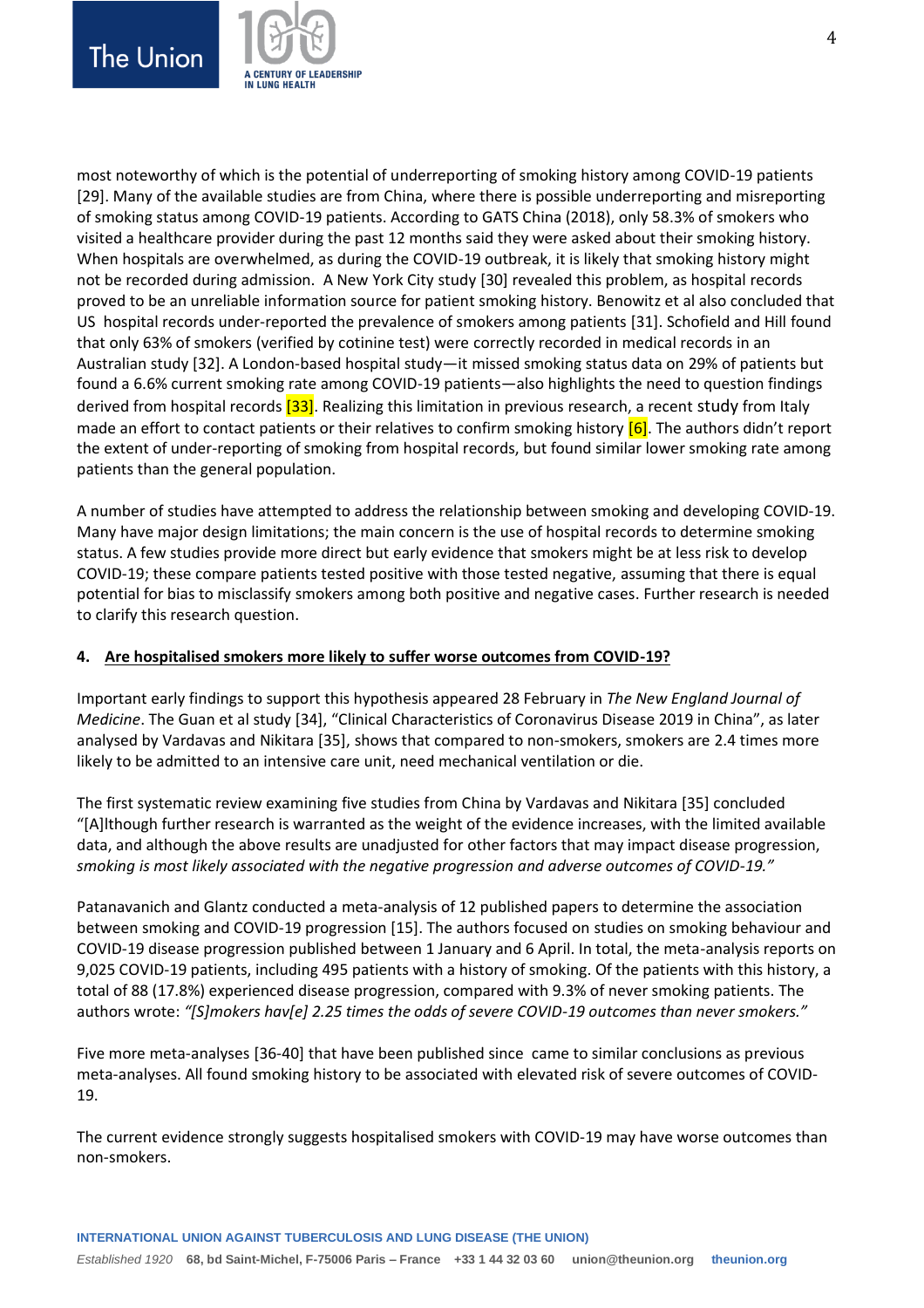



#### **5. How does e-cigarette use impact COVID-19?**

Only one study has attempted to investigate the relationship between e-cigarette use and risk of COVID-19. Gaiha et al [\[41\]](#page-8-9) received significant media attention for their study examining the relationship between use of e-cigarettes, cigarettes, and dual usage with COVID-19 symptoms, testing, and diagnosis among 4,351 young people aged 13-24. Using an online cross-sectional multivariate logistic regression, the researchers found that a COVID-19 diagnosis was nearly 7 times more likely among dual-users who had smoked cigarettes and vaped within the past 30 days. Testing was 9 times more likely among past 30-day dual users and 2.6 times more likely among past 30-day users of e-cigarettes. Symptoms were nearly 5 times more likely among past 30-day dual users. Because cigarette smoking by itself was not associated with the three outcomes and past 30-day use of e-cigarettes was not associated with COVID-19 diagnosis or symptoms, the authors concluded that dual use presents the greatest risk. Though the authors control for confounders such as BMI and SES, the study suffers several limitations, including self-reporting, wide confidence intervals, and some imprecise conclusions on the relationship between dual use and testing and diagnosis. Further research is needed to clarify the risk of e-cigarette use on COVID-19.

### **6. Are there any clinical and laboratory data showing the impact of smoking on SARS-Cov-2 infection and COVID-19?**

Clinical and laboratory data is also missing as part of the evidence base to support or reject the hypothesis that smoking or nicotine protects against SARS-Cov-2 infection. It is generally accepted that SARS-Cov-2, the virus that causes COVID-19, enters human cells through ACE2, the same receptor for SARS-Cov [\[42\]](#page-8-10). Researchers are less in agreement about whether smoking and nicotine upregulates or downregulates the activity of ACE2 [\[43-51\]](#page-8-11) [\[52\]](#page-9-0) [\[53\]](#page-9-1) which, presumably affects the chance that SARS-Cov-2 enters cells. In examining ACE2 expression among current smokers and current e-cigarette users, Lee et al. [\[54\]](#page-9-2) found that while ACE2 expression was upregulated among the former, this was not the case with the latter. Similarly, Zhang et al [\[55\]](#page-9-3) showed that non-smokers exposed to e-cigarette vapor (with and without nicotine) showed no ACE2 expression change. This finding warrants further research as the authors contest that constituents in tobacco other than nicotine might be responsible for ACE2 upregulation among smokers.

Hikmet et al [\[56\]](#page-9-4) mapped ACE2 levels in various body tissues and observed zero or minimal levels in the respiratory system but much higher levels in other tissues—intestine, colon, and kidney. The researchers maintain that SARS-cov-2 infection may occur through alternate receptors or even non-receptor dependent mechanisms. Both Changeux [\[57\]](#page-9-5) and Tizabi et al [\[58\]](#page-9-6) argue that another receptor—nAchR—may play a key role in SARS-Cov-2 infection and that nicotine may compete with or even block the binding of SARS-Cov-2 to nAchR, thus lowering smokers' chance of infection.

It should be noted that there is little consensus regarding whether any tobacco smoke constituents, particularly nicotine, interplay with the SARS-Cov-2 infection mechanism. The hypotheses by Changeux and others are backed by either conflicting or very limited evidence.

In an in vitro study, Purkayastha et al. **[\[59\]](#page-9-7)** observed increased SARS-Cov-2 infection in airway cells when exposed to tobacco smoke. They also determined that when airway epithelial cells are infected with SARS-COV-2, interferon response genes are induced but when cells are infected with the virus and exposed to cigarette smoke, the interferon response is reduced, producing more severe viral infection and cell death.

The current evidence is far from conclusive, and it would be erroneous to infer any relationship between SARS-Covid-2 infection, COVID-19 and nicotine (or any other tobacco smoke constituents).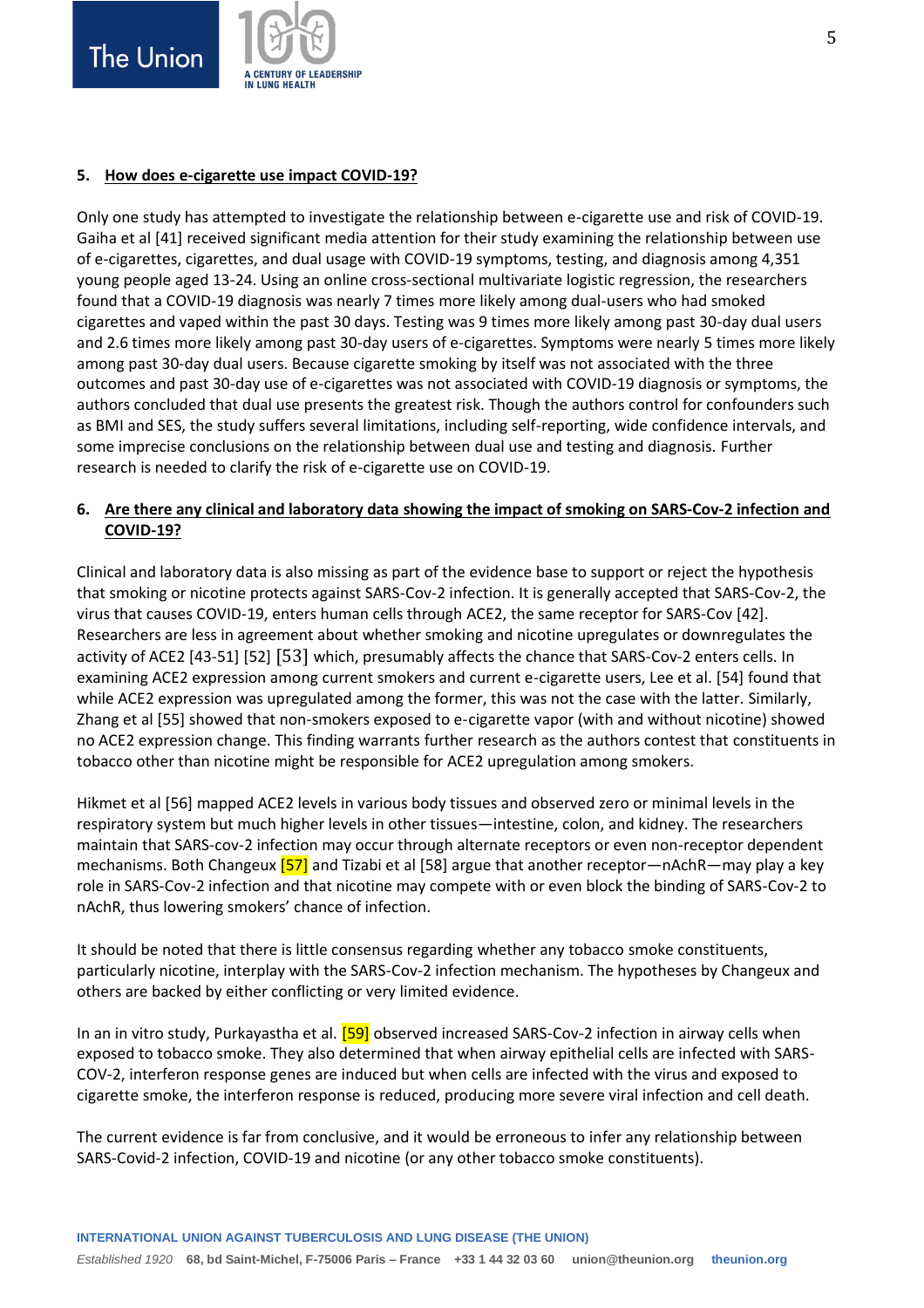**The Union** 



#### **7. What are the French studies?**

In late April, three studies—1) the "Pasteur Institute paper," a retrospective study from a Oise high school [\[60\]](#page-9-8); 2) a study from a Paris hospital, Low Incidence of Daily Active Tobacco Smoking in Patients with Symptomatic COVID-19 [\[25\]](#page-7-13); and 3) Jean-Pierre Changeux's "A nicotinic hypothesis for COVID-19" [\[57\]](#page-9-5) were released, garnering significant media attention for bold claims that *nicotine use and/or smoking may have a protective effect against COVID-19 infection.* The two French researchers who authored the third paper with the "Nicotinic Hypothesis" also announced that they would begin a human trial on 1500 health professionals [\[61\]](#page-9-9).

The studies (see chart below) occupied headlines, confused people, put tobacco control advocates on the defensive, and even resulted in people panic buying nicotine. In response, France decided to limit nicotine sales between 26 April and 11 May for fear that nicotine gum and patches would be either misused or unavailable to those who needed them for smoking cessation [\[62\]](#page-9-10).

These studies are fraught with a number of serious problems: $1$ 

| <b>Study</b>           | <b>Publication</b> | <b>Synopsis</b>                           | <b>Study and Design Flaws</b>             |
|------------------------|--------------------|-------------------------------------------|-------------------------------------------|
| "Cluster of            | 23 April,          | This retrospective, closed cohort study   | This study involved a small sample        |
| COVID-19 in            | 2020               | of a heavily impacted community in        | size, likely involved selection bias, and |
| northern France:       |                    | Oise, France involved a questionnaire     | a large number of participants who,       |
| A retrospective        | <b>Medrxiv</b>     | that covered history of fever and         | because they were under the legal         |
| closed cohort          |                    | respiratory systems and also examined     | age for tobacco use, were likely          |
| study"                 | preprint           | blood, with collection from two centers,  | inclined to not self-report its           |
|                        |                    | for anti-SARS-CoV-2 antibodies. The       | consumption. Tests used to report         |
|                        |                    | study involved 661 participants with a    | antibodies were not validated,            |
|                        |                    | median age of 37 and the infection        | increasing the likelihood that they       |
|                        |                    | attack rate (IAR) was defined as "the     | produced results. And, key variables-     |
|                        |                    | proportion of participants with           | attendance at the school where there      |
|                        |                    | confirmed SARS-Co-V-2 infection based     | was a COVID-19 outbreak-were              |
|                        |                    | on antibody detection." The study         | conveniently ignored.                     |
|                        |                    | concluded that smokers were less likely   |                                           |
|                        |                    | (7.2%) to be infected with the virus than |                                           |
|                        |                    | non-smokers (28%).                        |                                           |
| "Low Incidence of      | 21 April,          | Miyara et al. state that their objective  | The study has several significant         |
| Daily Active           | 2020               | was to "evaluate the correlation of daily | limitations. The first involves sample    |
| <b>Tobacco Smoking</b> |                    | smoking with the susceptibility to        | bias and the fact that the studied        |
| in patients with       | Qeios.com          | develop SARS-CoV-2 infection." Their      | group excluded patients in the            |
| Symptomatic            |                    | study examined both inpatients (343)      | intensive care unit, who would            |
| COVID-19"              | No peer            | and outpatients (139) with confirmed      | comprise the most seriously ill and       |
|                        | review             | COVID-19 at a large French University     | who might present as smokers at           |
|                        |                    | Hospital in Paris. Because the proportion | much higher rates. Second, studies set    |
|                        |                    | of daily smokers among the study group    | in hospitals are far from ideal-they      |
|                        |                    | was significantly lower (5.3%) compared   | include very localised populations,       |
|                        |                    | to the general population of France       | including healthcare workers, who         |
|                        |                    | (25.4%), the authors conclude that "daily | comprised a significant number of         |

<sup>1</sup> The analysis below builds on and synthesises findings provided by colleagues at WHO and STOP. For the WHO statement on tobacco use and COVID-19, please see[: https://www.who.int/news-room/detail/11-05-2020-who-statement](https://www.who.int/news-room/detail/11-05-2020-who-statement-tobacco-use-and-covid-19#.XrlJGqqsEvs.email)[tobacco-use-and-covid-19#.XrlJGqqsEvs.email.](https://www.who.int/news-room/detail/11-05-2020-who-statement-tobacco-use-and-covid-19#.XrlJGqqsEvs.email) For the STOP press release, please see <https://exposetobacco.org/news/flawed-covid19-studies/>

**INTERNATIONAL UNION AGAINST TUBERCULOSIS AND LUNG DISEASE (THE UNION)**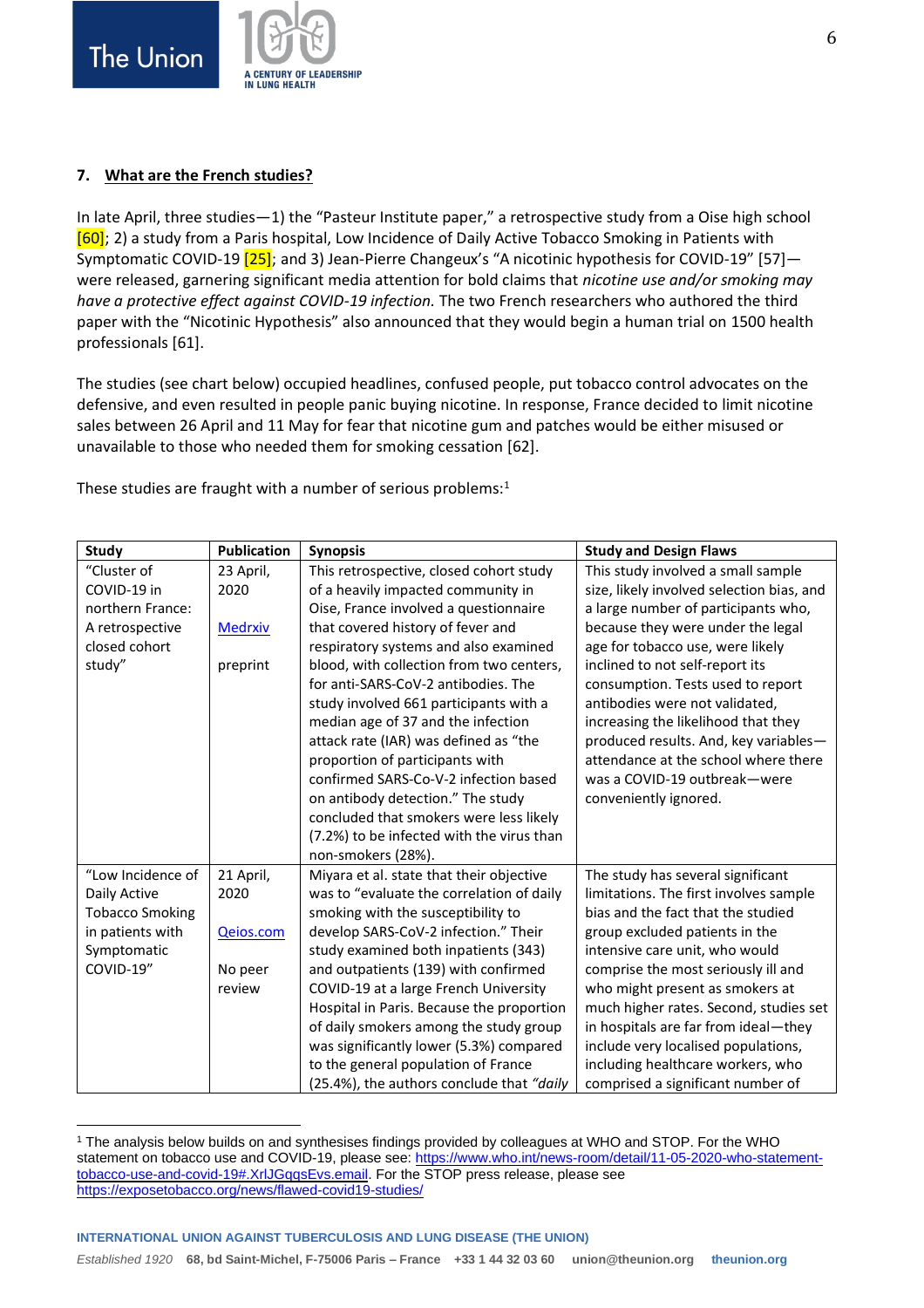

|                                                                                                   |                                                     | smokers have a very much lower<br>probability of developing symptomatic or<br>severe SARS-CoV-2 infection as<br>compared the general public."                                                                                                                                                                                                                                                                                                                                                                                                                                                                                                                                                                                                                                                           | studied cases. This cohort is most<br>likely to become infected in the<br>hospital, which reveals minimal<br>information about community<br>infection. Finally, the study focuses on<br>present smokers, emphasising that<br>22/482 COVID-19 patients were daily<br>smokers-a lower proportion than<br>expected-but makes an egregious<br>mistake by ignoring that nearly 60% of<br>patients (285) were former smokers<br>and 12 were occasional smokers. |
|---------------------------------------------------------------------------------------------------|-----------------------------------------------------|---------------------------------------------------------------------------------------------------------------------------------------------------------------------------------------------------------------------------------------------------------------------------------------------------------------------------------------------------------------------------------------------------------------------------------------------------------------------------------------------------------------------------------------------------------------------------------------------------------------------------------------------------------------------------------------------------------------------------------------------------------------------------------------------------------|-----------------------------------------------------------------------------------------------------------------------------------------------------------------------------------------------------------------------------------------------------------------------------------------------------------------------------------------------------------------------------------------------------------------------------------------------------------|
| "A Nicotinic<br>Hypothesis for<br>COVID-19 with<br>preventive and<br>therapeutic<br>implications" | 21 April,<br>2020<br>Qeios.com<br>No peer<br>review | Authored by Changeux et al. this offers a<br>new hypothesis based on the same<br>findings from the Paris hospital study of<br>482 COVID-19 patients. In their<br>introductory paragraph, the authors<br>"hypothesise that the nicotinic<br>acetylcholine receptor (nAChR) plays a<br>key role in the pathophysiology of Covid-<br>19 infection and might represent a<br>target for the prevention and control of<br>Covid-19 infection." In their concluding<br>paragraph, the authors acknowledge<br>that smoking "remains a serious danger<br>for health" yet they also make the case<br>that desperate times call for desperate<br>measures; their final sentiment is that<br>"under controlled settings, nicotinic<br>agents could provide an efficient<br>treatment for an acute infection such as | This paper does not actually test its<br>hypothesis, nor does it offer any<br>evidence to support it. In addition, as<br>others, including STOP, have noted,<br>the author Jean-Pierre Changeux has<br>long-standing historical links to the<br>tobacco industry.                                                                                                                                                                                         |
|                                                                                                   |                                                     | Covid-19."                                                                                                                                                                                                                                                                                                                                                                                                                                                                                                                                                                                                                                                                                                                                                                                              |                                                                                                                                                                                                                                                                                                                                                                                                                                                           |

*Please contact Megan Quitkin [\(megan.quitkin@theunion.org\)](mailto:megan.quitkin@theunion.org) if you have any questions about this brief.*

#### **REFERENCES**

- <span id="page-6-0"></span>1. Israel, A.F., Elan; et al., *Smoking and the Risk of COVID-19 in a large observational study.* MedRxiv, 2020.
- <span id="page-6-1"></span>2. Almazeedi, S., et al., *Characteristics, risk factors and outcomes among the first consecutive 1096 patients diagnosed with COVID-19 in Kuwait.* EClinicalMedicine, 2020: p. 100448.
- <span id="page-6-2"></span>3. Rentsch, C.K.-K., Farah; et al. , *Covid-19 Testing, Hospital Admission, and Intensive Care Among 2,026,227.* MedRxiv, 2020.
- <span id="page-6-3"></span>4. De Lusignan, S., et al., *Risk factors for SARS-CoV-2 among patients in the Oxford Royal College of General Practitioners Research and Surveillance Centre primary care network: a cross-sectional study.* The Lancet Infectious Diseases, 2020.
- <span id="page-6-4"></span>5. Eugen-Olsen, J.A., Izzet; et al. , *Low levels of the prognostic biomarker suPAR are predictive of mild outcome in patients with symptoms of COVID-19 - a prospective cohort study.* MedRxiv, 2020.
- <span id="page-6-5"></span>6. Gutierrez, J.P.M., Stefano M. , *Non-communicable diseases and inequalities increase risk of death among COVID-19 patients in Mexico.* MedRxiv, 2020.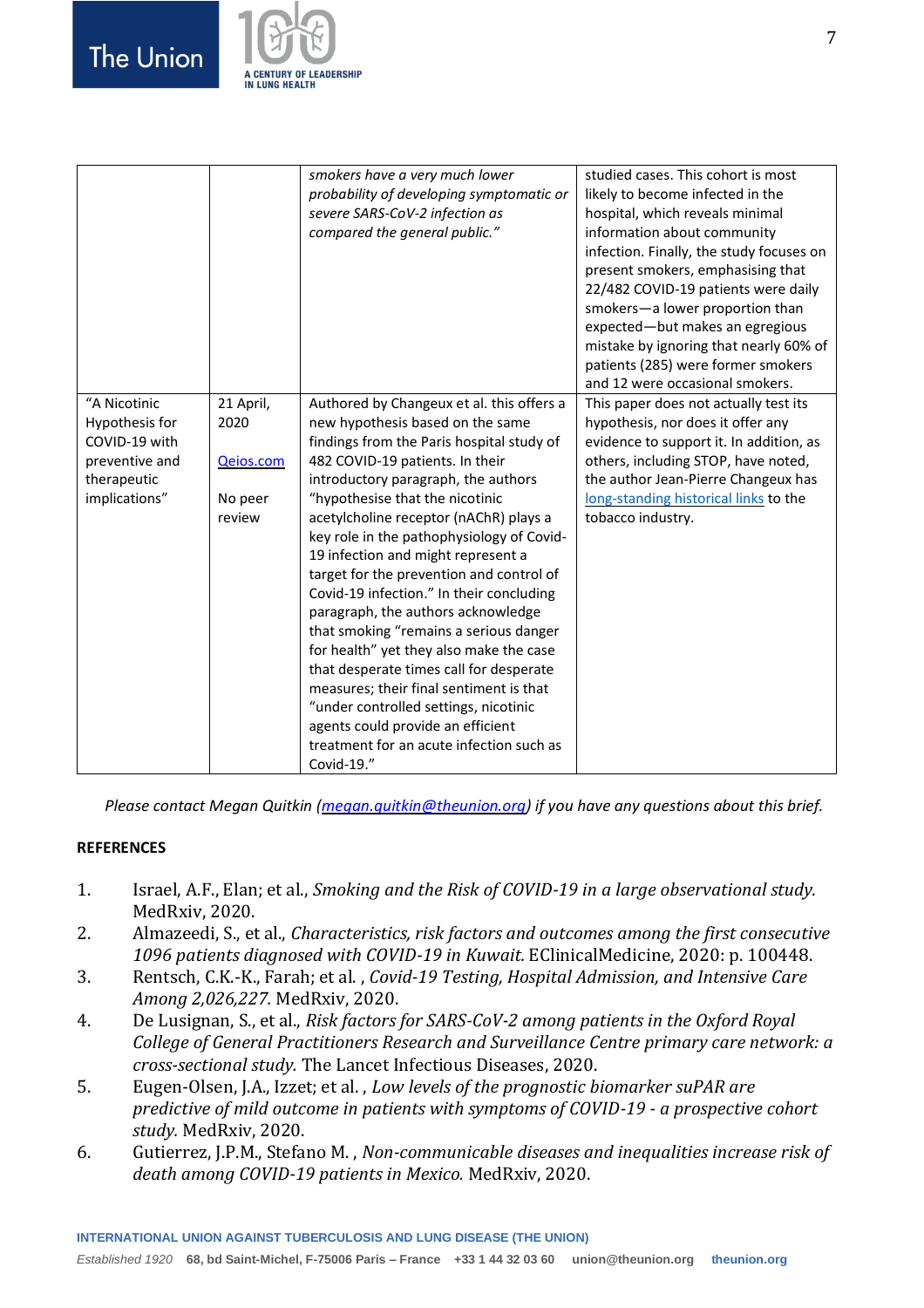

- <span id="page-7-0"></span>7. Giannouchos, T.V.S., Roberto A. ; et al. , *Characteristics and risk factors for COVID-19 diagnosis and adverse outcomes in Mexico: an analysis of 89,756 laboratory–confirmed COVID-19 cases.* MedRxiv, 2020.
- 8. Carrillo-Vega, M.F.S.-E., Guillermo; et al., *Early estimation of the risk factors for hospitalisation and mortality by COVID-19 in México.* MedRxiv, 2020.
- 9. Bello-Chavolla, O.Y.B.-L., Jessica P.; et al., *Predicting mortaility due to SARS-CoV-2: A mechanistic score relating obesity and diabetes wto COVID-19 outcomes in Mexico.* MedRxiv, 2020.
- 10. Solis, P.C., Hiram, *COVID-19 Fatalityand Comorbidity Risk Factors among Diagnosed Patientsin Mexico.* MedRxiv, 2020.
- <span id="page-7-1"></span>11. Berumen, J.S., Max; et al., *Risk of infection and hospitalization by Covid-19 in Mexico: A case-control study.* MedRxiv, 2020.
- <span id="page-7-2"></span>12. Petrilli, C.M.J., Simon A.; et al., *Factors associated with hospitalization and critical illness among 4,103 patients with Covid-19 disease in New York City.* MedRxiv, 2020.
- 13. Argenziano, M.G.B., Samuel L.; et al., *Characterization and clinical course of 1000 patients with COVID-19 in New York: retrospective case series.* MedRxiv, 2020.
- 14. Goyal, P., et al., *Clinical Characteristics of Covid-19 in New York City.* New England Journal of Medicine, 2020. **382**(24): p. 2372-2374.
- <span id="page-7-3"></span>15. Patanavanich, R. and S.A. Glantz, *Smoking is Associated with COVID-19 Progression: A Meta-Analysis.* Nicotine & Tobacco Research, 2020.
- <span id="page-7-4"></span>16. Jin, X., et al., *Epidemiological, clinical and virological characteristics of 74 cases of coronavirus-infected disease 2019 (COVID-19) with gastrointestinal symptoms.* Gut, 2020. **69**(6): p. 1002-1009.
- <span id="page-7-5"></span>17. Docherty, A.B., et al., *Features of 20 133 UK patients in hospital with covid-19 using the ISARIC WHO Clinical Characterisation Protocol: prospective observational cohort study.* BMJ, 2020: p. m1985.
- <span id="page-7-6"></span>18. Regina, J.P.-O., Matthaios; et al., *Epidemiology, risk factors and clinical course of SARS-CoV-2 infected patients in a Swiss university hospital : an observational retrospective study.* MedRxiv, 2020.
- <span id="page-7-7"></span>19. Carignan, A., et al., *Anosmia and dysgeusia associated with SARS-CoV-2 infection: an agematched case–control study.* Canadian Medical Association Journal, 2020. **192**(26): p. E702-E707.
- <span id="page-7-8"></span>20. Thompson, J.M., Nevan; et al. , *Patient characteristics and predictors of mortality in 470 adults admitted to a district general hospital in England with Covid-19.* MedRxiv, 2020.
- <span id="page-7-9"></span>21. Sami, R.S., Forogh; et al., *A one-year hospital-based prospective COVID-19 open-cohort in the Eastern Mediterranean region: The Khorshid COVID Cohort (KCC) study.* MedRxiv, 2020.
- <span id="page-7-10"></span>22. Geleris, J., et al., *Observational Study of Hydroxychloroquine in Hospitalized Patients with Covid-19.* New England Journal of Medicine, 2020. **382**(25): p. 2411-2418.
- <span id="page-7-11"></span>23. Bilaloglu, S., et al., *Thrombosis in Hospitalized Patients With COVID-19 in a New York City Health System.* JAMA, 2020.
- <span id="page-7-12"></span>24. CDC, *Preliminary Estimates of the Prevalence of Selected Underlying Health Conditions Among Patients with Coronavirus Disease 2019 — United States, February 12–March 28, 2020.* MMWR, 2020. **69**(13).
- <span id="page-7-13"></span>25. Miyara, M., et al., *Low incidence of daily active tobacco smoking in patients with symptomatic COVID-19.* Qeios, 2020.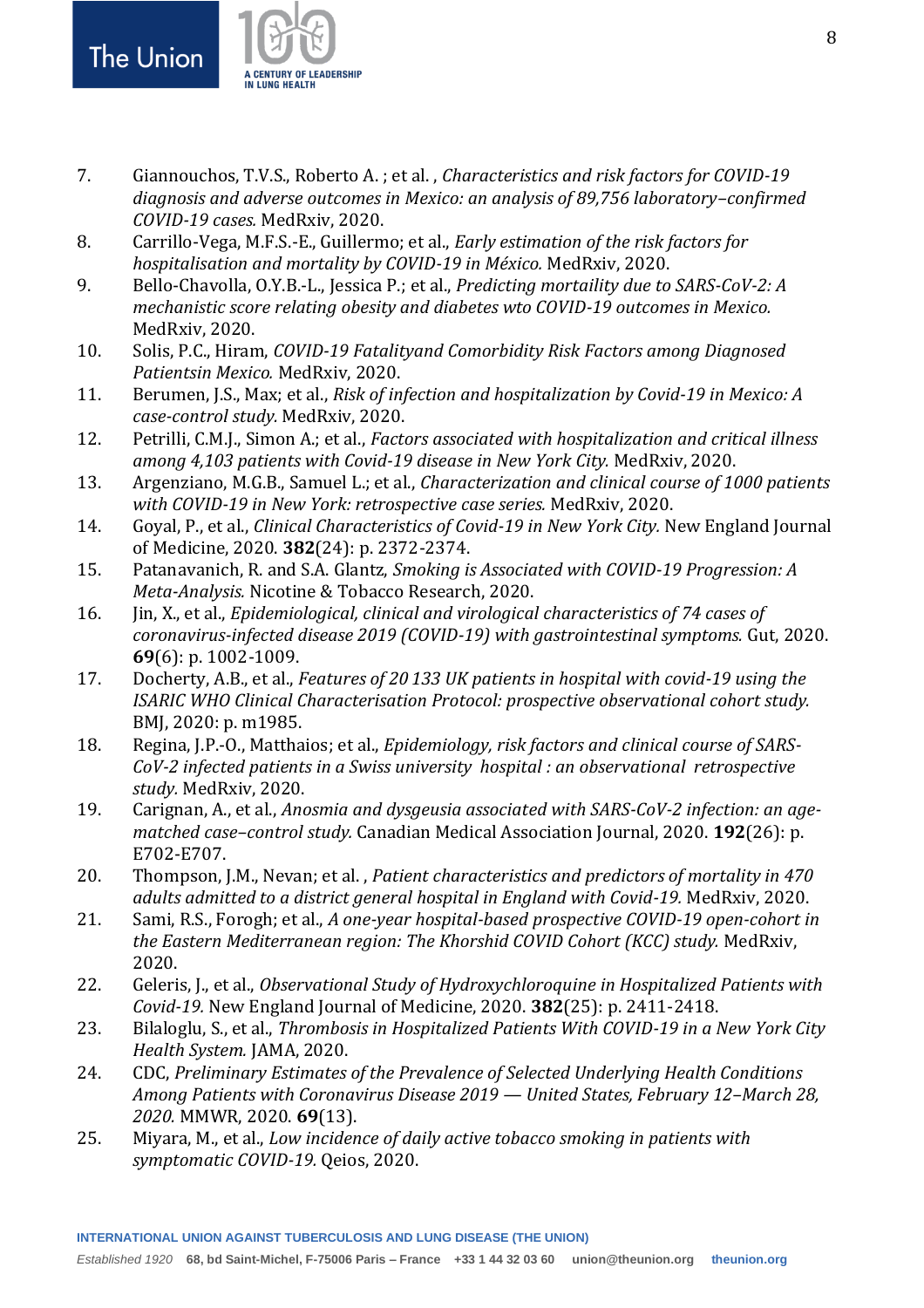

- <span id="page-8-0"></span>26. Farsalinos, K., A. Barbouni, and R. Niaura, *Systematic review of the prevalence of current smoking among hospitalized COVID-19 patients in China: could nicotine be a therapeutic option?* Internal and Emergency Medicine, 2020.
- 27. Simons, D., et al., *The association of smoking status with SARS-CoV-2 infection, hospitalisation and mortality from COVID-19: A living rapid evidence review (version 5).* Qeios, 2020.
- 28. Farsalinos, K., et al., *Prevalence of Current Smoking and Association with Adverse Outcome in Hospitalized COVID-19 Patients: A Systematic Review and Meta-Analysis.* 2020.
- <span id="page-8-1"></span>29. Cattaruzza, M.S.Z., Vincenzo; et al., *Tobacco smoking and COVID-19 pandemic: old and new issues. A summary of the evidence from the scientific literature.* Acta Biomed, 2020. **91**(2): p. 106-112.
- <span id="page-8-2"></span>30. Polubriaginof, F.S., Hojjat; et al., *Challenges with Collecting Smoking Status in Electronic Health Records.* AMIA Annual Symposium Proceedings Archive, 2018: p. 1392-1400.
- <span id="page-8-3"></span>31. Benowitz, N.L., et al., *Prevalence of Smoking Assessed Biochemically in an Urban Public Hospital: A Rationale for Routine Cotinine Screening.* American Journal of Epidemiology, 2009. **170**(7): p. 885-891.
- <span id="page-8-4"></span>32. Schofield, P.E. and D.J. Hill, *How accurate is in-patient smoking status data collected by hospital admissions staff?* Australian and New Zealand Journal of Public Health, 1999. **23**(6): p. 654-656.
- <span id="page-8-5"></span>33. Russell, B.M., C.; et al., *Factors affecting COVID-19 outcomes in cancer patients: A first report from Guy's Cancer Centre in London.* MedRxiv, 2020.
- <span id="page-8-6"></span>34. Guan, W.-J., et al., *Clinical Characteristics of Coronavirus Disease 2019 in China.* New England Journal of Medicine, 2020. **382**(18): p. 1708-1720.
- <span id="page-8-7"></span>35. Vardavas, C.I.N., Katerina, *COVID-19 and smoking: A systematic review of the evidence.* Tobacco Induced Diseases, 2020. **18**(20).
- <span id="page-8-8"></span>36. Alqahtani, J.S., et al., *Prevalence, Severity and Mortality associated with COPD and Smoking in patients with COVID-19: A Rapid Systematic Review and Meta-Analysis.* PLOS ONE, 2020. **15**(5): p. e0233147.
- 37. Del Sole, F., et al., *Features of severe COVID‐19: a systematic review and meta‐analysis.* European Journal of Clinical Investigation, 2020.
- 38. Reddy, R.K., et al., *The effect of smoking on COVID‐19 severity: A systematic review and meta‐analysis.* Journal of Medical Virology, 2020.
- 39. Zhao, Q., et al., *The impact of COPD and smoking history on the severity of COVID‐19: A systemic review and meta‐analysis.* Journal of Medical Virology, 2020.
- 40. Zheng, Z., et al., *Risk factors of critical & mortal COVID-19 cases: A systematic literature review and meta-analysis.* Journal of Infection, 2020. **81**(2): p. e16-e25.
- <span id="page-8-9"></span>41. Gaiha, S.M., J. Cheng, and B. Halpern-Felsher, *Association Between Youth Smoking, Electronic Cigarette Use, and Coronavirus Disease 2019.* Journal of Adolescent Health, 2020.
- <span id="page-8-10"></span>42. Hoffmann, M., et al., *SARS-CoV-2 Cell Entry Depends on ACE2 and TMPRSS2 and Is Blocked by a Clinically Proven Protease Inhibitor.* Cell, 2020. **181**(2): p. 271-280.e8.
- <span id="page-8-11"></span>43. Brake, S.J., et al., *Smoking Upregulates Angiotensin-Converting Enzyme-2 Receptor: A Potential Adhesion Site for Novel Coronavirus SARS-CoV-2 (Covid-19).* Journal of Clinical Medicine, 2020. **9**(3): p. 841.
- 44. Wang, J., et al., *Susceptibility Analysis of COVID-19 in Smokers Based on ACE2.* 2020.
- 45. Li, G., et al., *Assessing ACE2 expression patterns in lung tissues in the pathogenesis of COVID-19.* Journal of Autoimmunity, 2020: p. 102463.